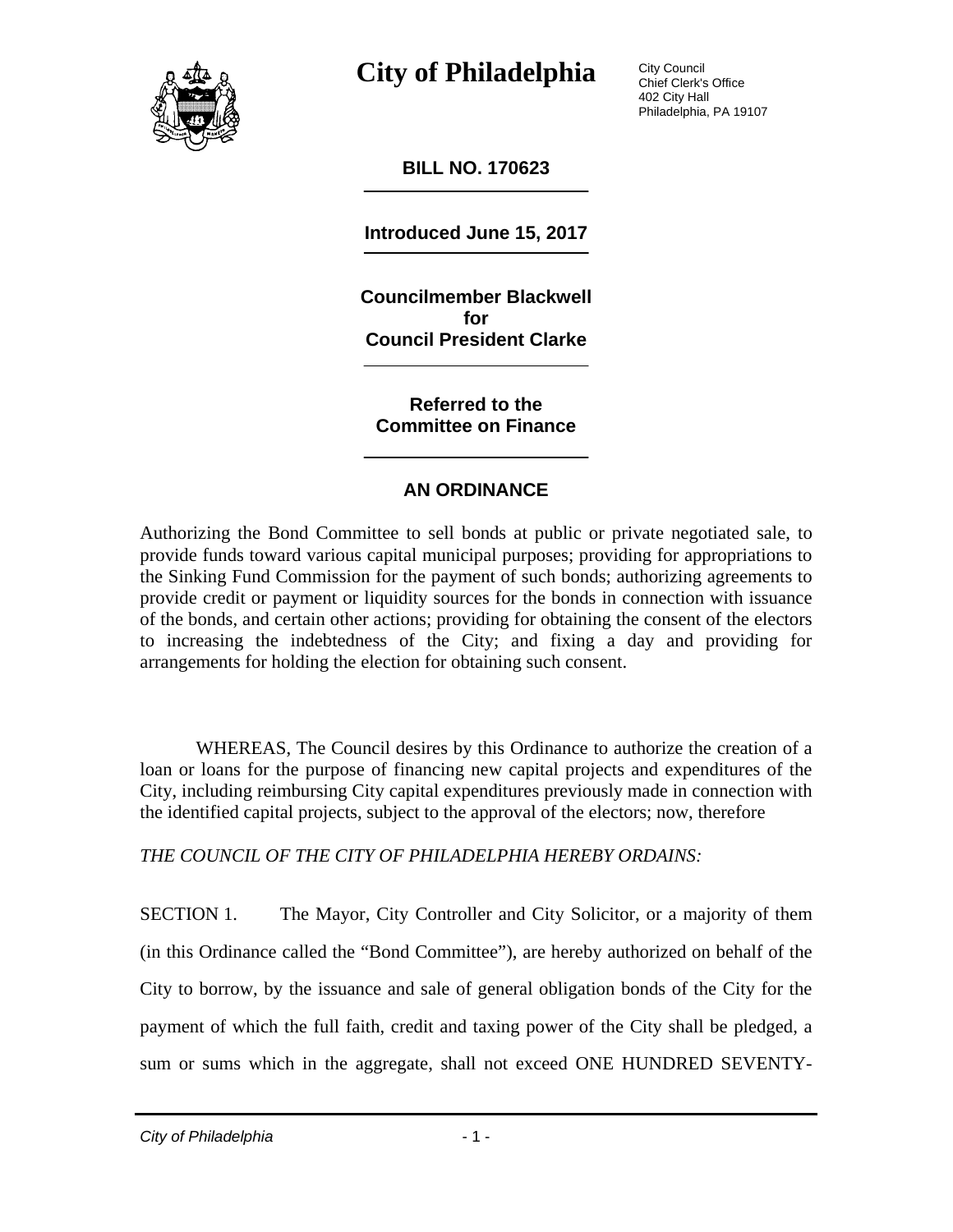*BILL NO. 170623 continued* 

TWO MILLION DOLLARS (\$172,000,000.00), to be expended as provided in Section 2 of this Ordinance; provided, however, that the authority to increase the City's indebtedness as herein contained shall not be effective unless the electors shall give their consent thereto at a public election to be held on November 7, 2017 and the results of such election shall have been filed in and certified by the Office of Prothonotary. Each issue of bonds authorized by this Ordinance may be sold at a private negotiated sale, or at a public sale to the highest responsible bidder as authorized by law, at such price and upon such other terms and conditions not inconsistent with this Ordinance and other applicable law as the Bond Committee shall prescribe. The Council finds that, if a private negotiated sale is utilized, sale of all or any portion of the Bonds authorized by the Ordinance at a private negotiated sale or sales is in the best financial interest of the City.

SECTION 2. The monies raised by the loan or loans authorized by Section 1 of this Ordinance shall be used as authorized by the Act of June 15, 1915, P.L. 846, Section 1 (53 P.S. §15782) to provide capital funds for and toward the acquisition of interests in real estate, property and equipment and the extension, construction and improvement of facilities and other capital expenditures, including reimbursement of City capital expenditures, for the following purposes, and in amounts not to exceed, as follows:

| Transit                                   | 4,767,309        |
|-------------------------------------------|------------------|
| <b>Streets and Sanitation</b>             | \$<br>23,997,918 |
| <b>Municipal Buildings</b>                | 95,666,840       |
| Parks, Recreation and Museums             | 32, 325, 872     |
| <b>Economic and Community Development</b> | 15,242,061       |
| Total                                     | 172,000,000      |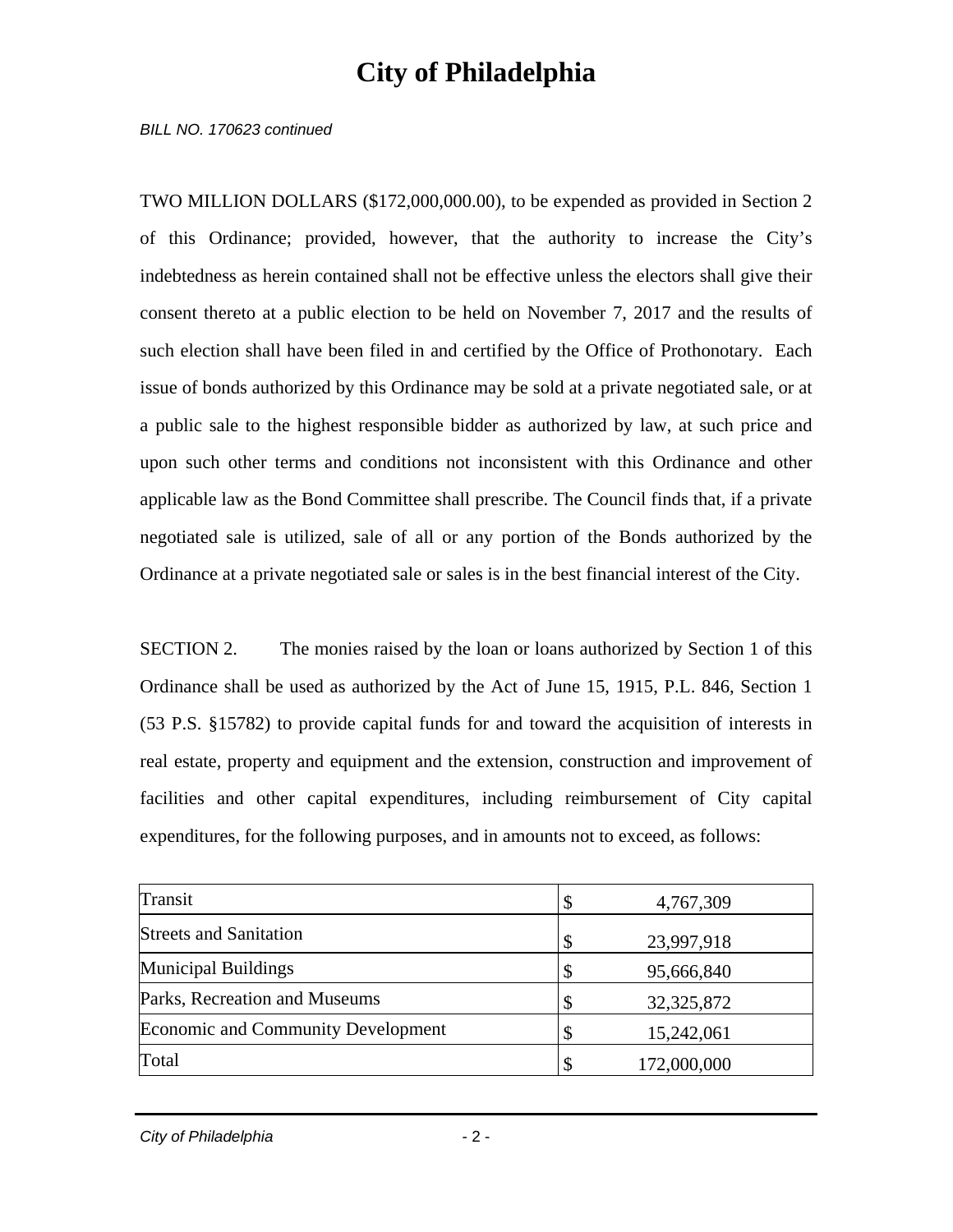*BILL NO. 170623 continued* 

 Provided that, with the approval of Council, so much of the total loan or loans as it may not be practical, advisable or desirable to use for any of the forgoing purposes may be used for any of the other purposes listed.

SECTION 3. The date of each issue of bonds authorized under this Ordinance, the determination whether to issue such bonds in different series, the maturities of such bonds or series of bonds, the provision for payments into the sinking fund created by Section 4 hereof, which payments must be in equal or graded annual or other periodic installments, commencing as to at least one series on a date not more than one and onehalf (1-1/2) years from the date of such bonds, and the other terms, conditions, provisions and details thereof, within the requirements and limitations of this Ordinance, shall be determined by the Bond Committee, or as applicable, may be specified in the purchase proposal of the successful bidder or bidders for the bonds responsive to specifications of the bidding. The bonds of each issue shall be in denominations of five thousand dollars (\$5,000) or any whole multiple thereof, and shall be in such form (including book entry securities) or combination of forms as the Bond Committee shall determine.

 The bonds shall bear interest from the date thereof at prescribed rates, including variable rates (not exceeding any limitation prescribed by law) payable initially on a date not more than nine (9) months from the date of the bonds and weekly, monthly, quarterly or semi-annually or annually thereafter to maturity or prior redemption, if any; may be subject to redemption prior to maturity at the option of the City, either as a whole or from time to time in part, or be subject to mandatory redemption, on prescribed dates, at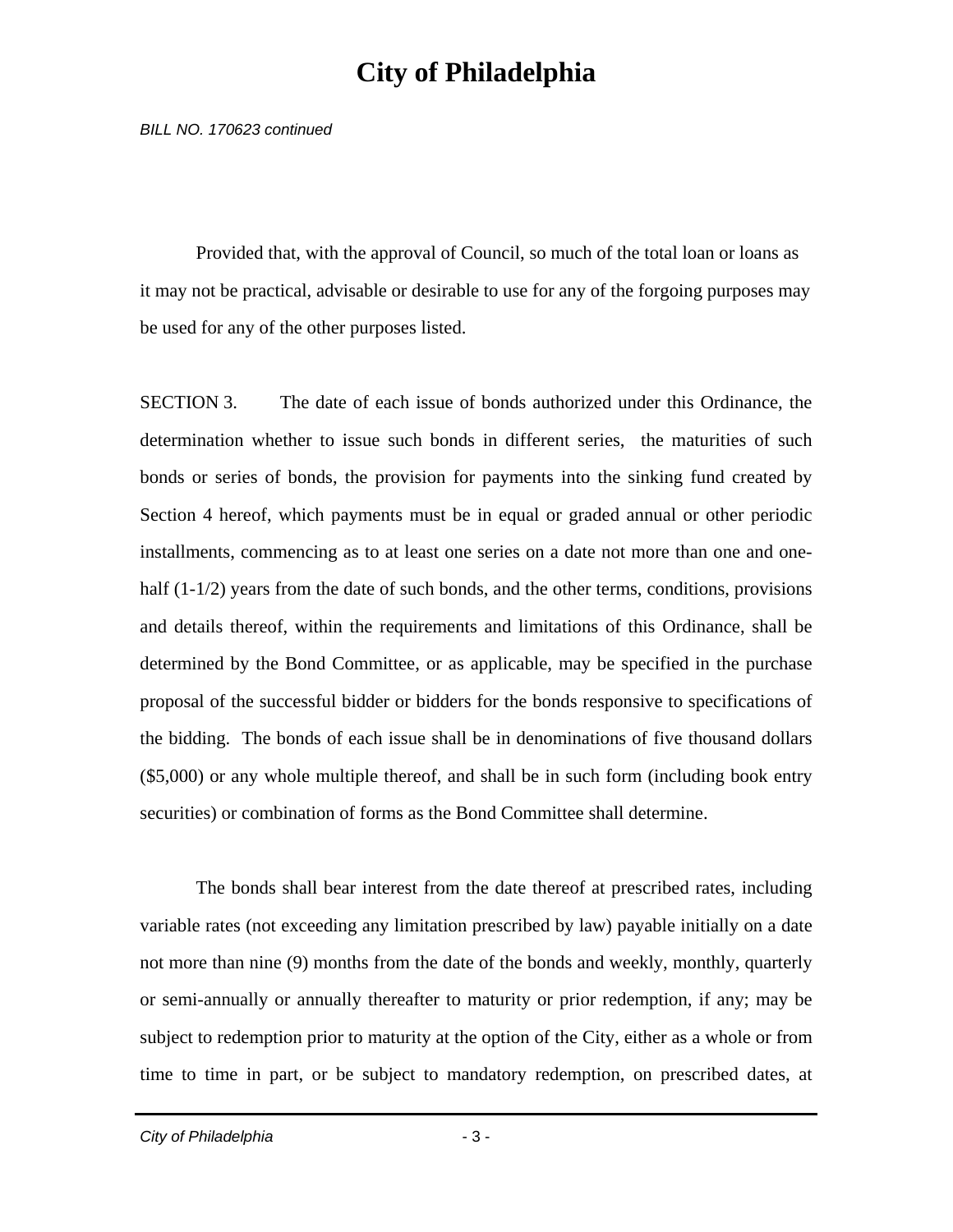*BILL NO. 170623 continued* 

prescribed prices, not less than par, and, in respect of partial redemption, by lot or by prescribed order and within orders by lot; and shall be payable as to both principal and interest at the office of the City's Fiscal Agent in the lawful money of the United States. If bonds of any issues shall be subject to redemption prior to maturity, such redemption shall be made only after mailing notice of redemption to the registered owners of bonds at the owner's address on the registry of the Fiscal Agent not less than ten (10) nor more than forty-five (45) days prior to the date fixed for redemption.

SECTION 4. There is hereby created a sinking fund to be administered by the Sinking Fund Commission for the payment of the principal of and interest on the bonds of each issue authorized by this Ordinance. The City covenants that in each year in which such issue of bonds shall be outstanding, there shall be appropriated from the tax and other general revenues of the City to the Sinking Fund Commission for deposit to the credit of each such sinking fund a sum at least equal to the interest on and the principal of such bonds as the same becomes due and payable. The amounts of such appropriations shall be paid over on the respective due dates of required sinking fund payments for such principal and interest. The City also covenants that, in each year the Agreements (defined in Section 5) are outstanding, it shall appropriate from the tax and other revenues of the City sufficient funds to meet its obligations as they become due under the Agreements.

 The City covenants that, so long as any bonds issued by virtue of this Ordinance shall remain unpaid, it will make payments out of its sinking fund or any other of its general revenues or funds at such times and in such annual amounts as shall be sufficient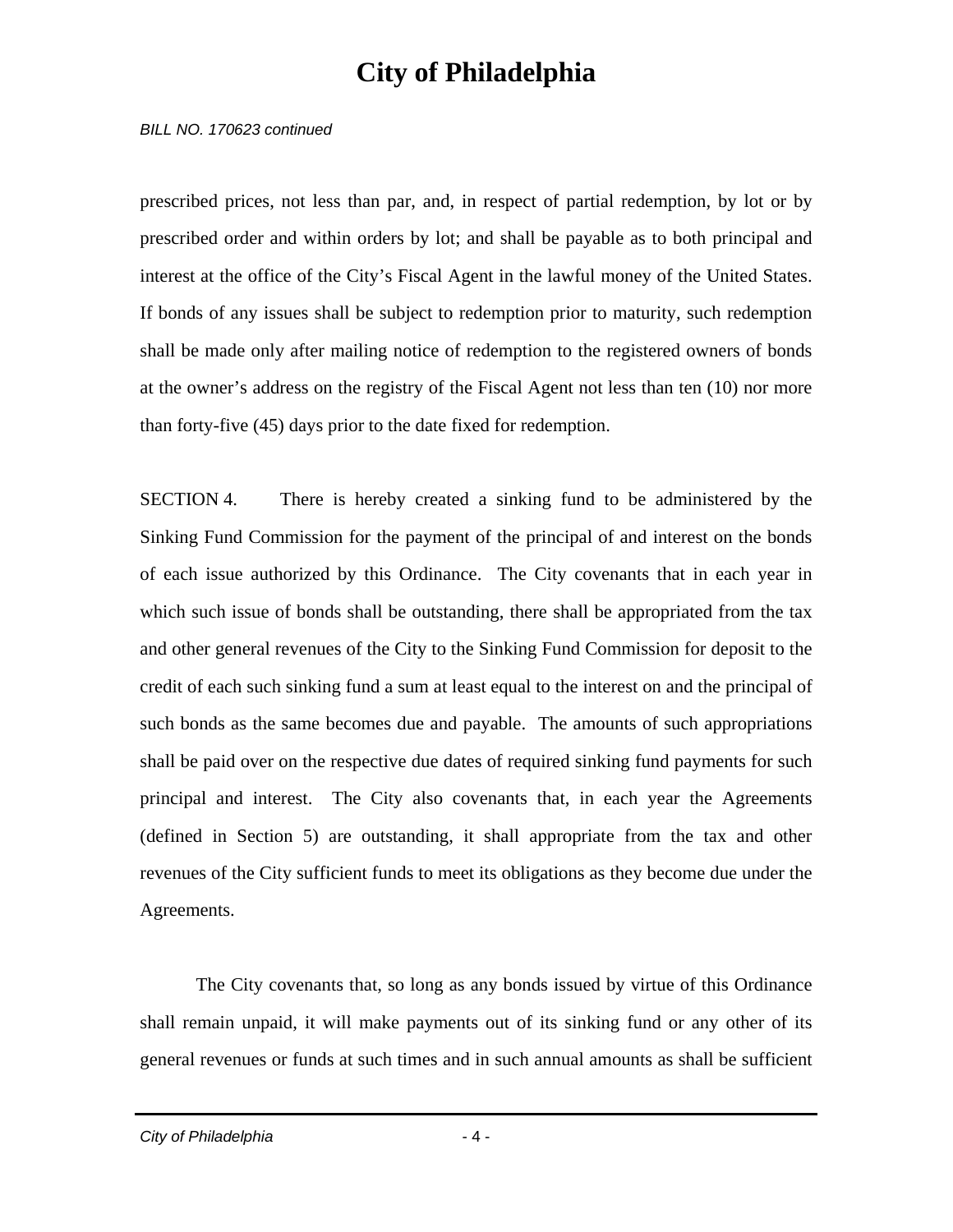*BILL NO. 170623 continued* 

for the payment of the interest thereon and the principal thereof when due, and so long as the Agreements are outstanding, it will make payments out of its general revenues or funds at such time and in such amounts as shall be sufficient to pay the City's obligations under the Agreements.

SECTION 5. The Bond Committee is authorized on behalf of the City to enter into agreements (the "Agreements") with any bank, insurance company or other appropriate entity providing credit or payment or liquidity sources for the bonds, including, without limitation, letters of credit, lines of credit and insurance in connection with the issuance of the bonds. Such Agreements may provide for payment or acquisition of the bonds if the City does not pay the bonds when due and may provide for repayment to the bank or other institution from the date of such payment or acquisition. The Bond Committee is authorized to take any and all other actions as may be necessary to effect this Ordinance.

SECTION 6. For the purpose of obtaining the consent of the electors to the increase of the City's indebtedness in the sum of ONE HUNDRED SEVENTY-TWO MILLION DOLLARS (\$172,000,000.00), as authorized in Section 1, the Council by its Clerk, shall after the passage of this Ordinance,

 (i) promptly transmit to the Board of Elections a certified copy of this Ordinance; and

 (ii) give notice by advertisement once a week for three (3) weeks in each of two (2) daily newspapers having a bona fide circulation in Philadelphia of at least thirty